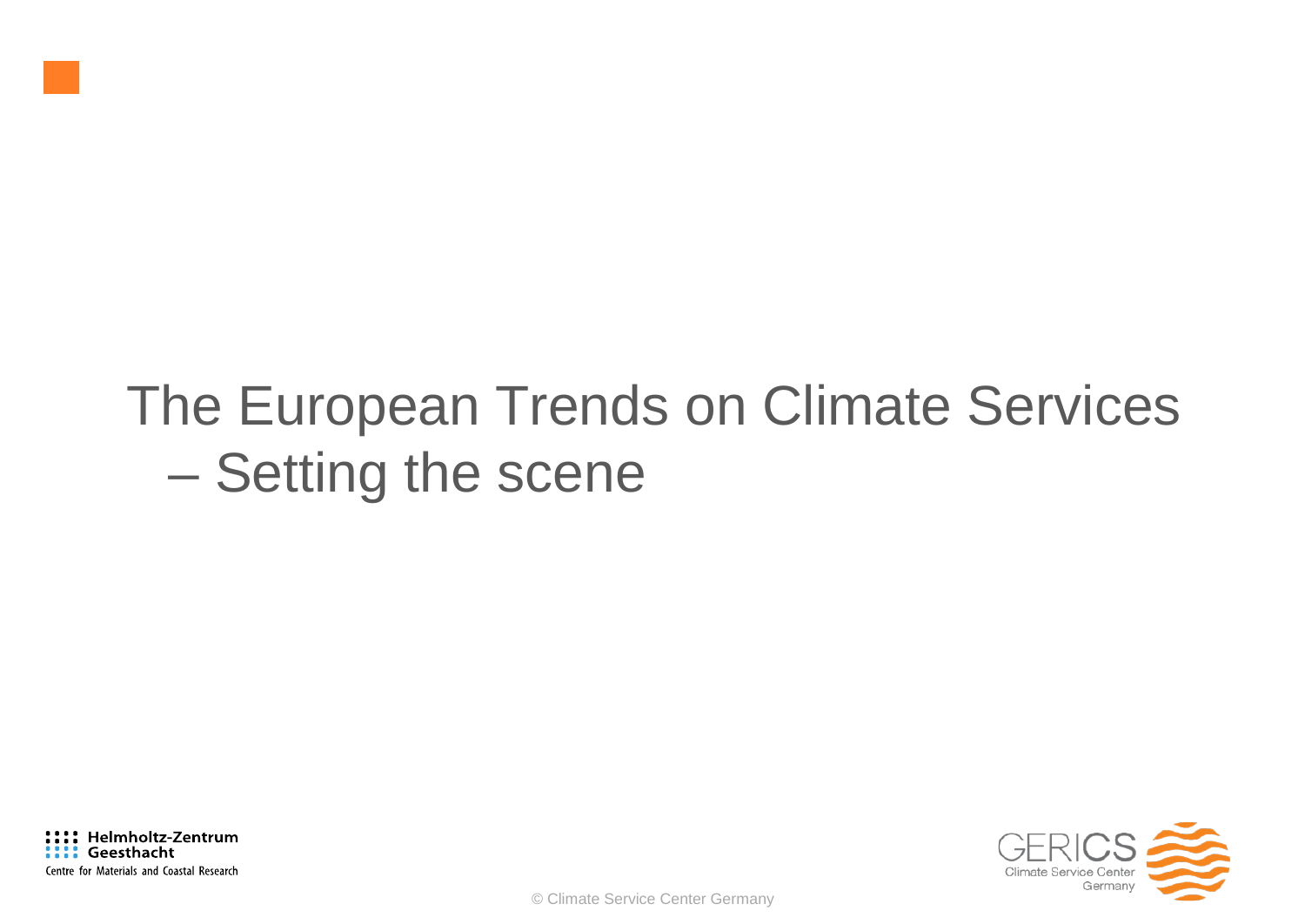#### **The development of a market for Climate Services**

#### **Climate Services** A Roadmap on Climate Services

[http://bookshop.europa.eu/en/a-european-research-and-innovation-roadmap-for-climate-](http://bookshop.europa.eu/en/a-european-research-and-innovation-roadmap-for-climate-services-pbKI0614177/) [services-pbKI0614177/](http://bookshop.europa.eu/en/a-european-research-and-innovation-roadmap-for-climate-services-pbKI0614177/)

The transformation of climate-related data – together with other relevant information – into customised products such as projections, forecasts, information, trends, economic analyses, assessments (including technology assessments), counselling on best practices, development and evaluation of solutions and any other service in relation to climate that may be of use for the society at large.

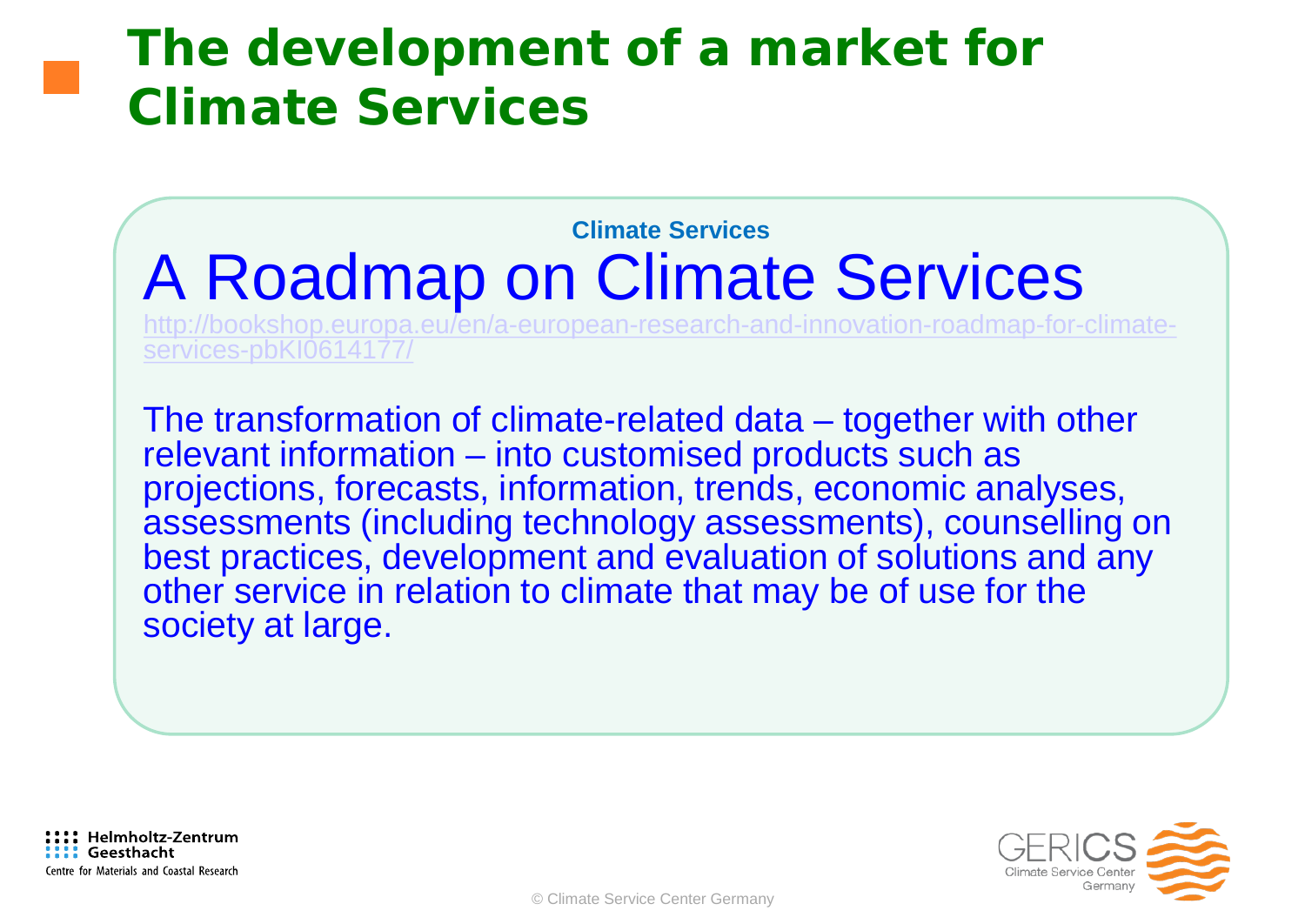# **Climate change in Horizon2020 The 2014-2020 EU framework programme for research and innovation**

The EU committed to spend at least **35%** of the overall 80 billion Euro budget of Horizon 2020 for Climate-related research and innovation actions

*This includes: physical and social sciences, climate services, energy*  and transport innovation, earth observation, sustainable food production *and water management, etc.*

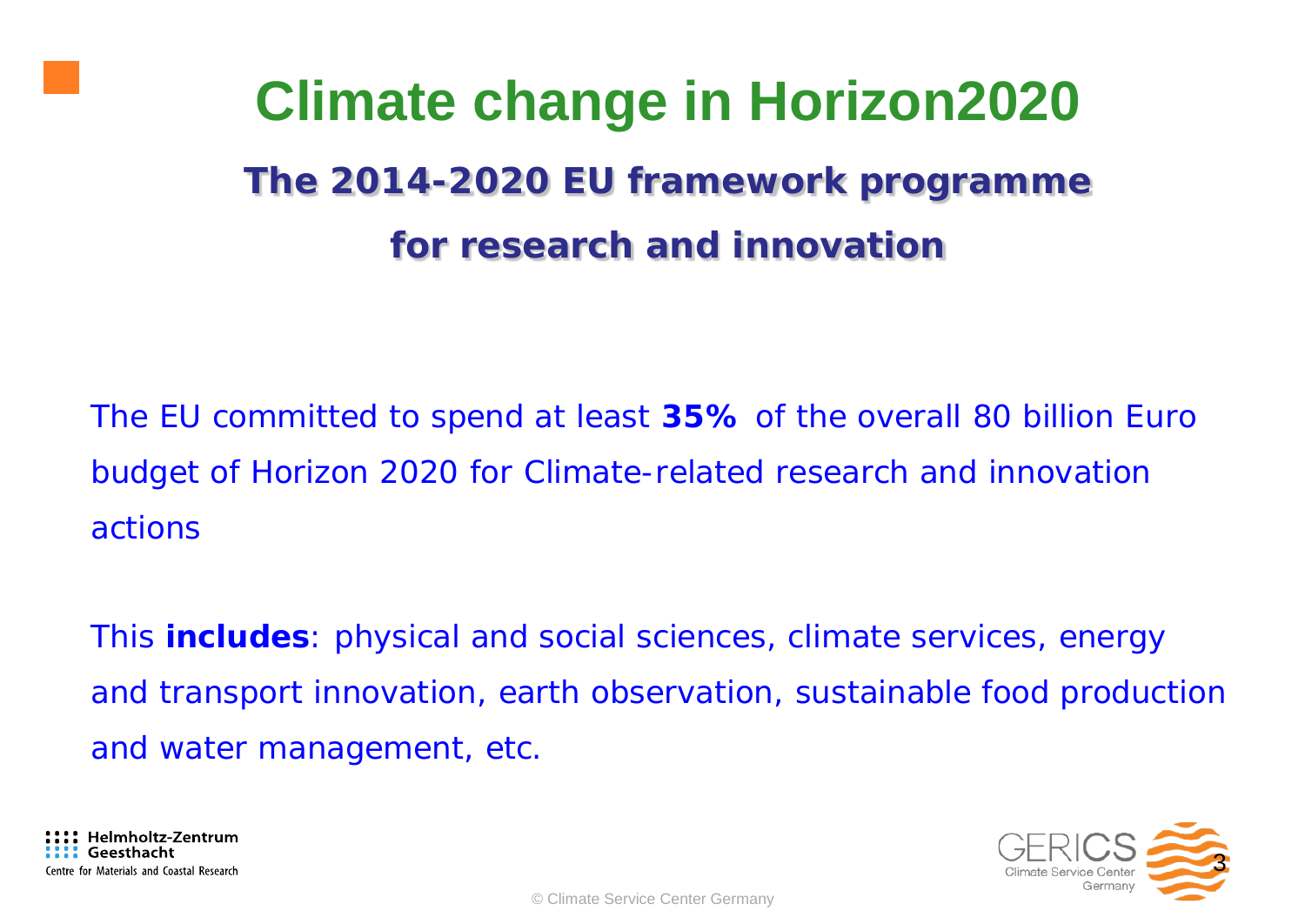### **How to support DM for adaptation?**

- Providing more informed decisions in relation to risks, opportunities and response management
- Analysing the demand side taking into account that
	- The potential is largely untapped;
	- Community and infrastructure insufficient to support development;
	- And services are primarily supply-driven and to some degree user informed
- Moving to **user-driven and science informed** services
- Enabling the growth of a "market of CS" including different domains of society (public and private sector entities)

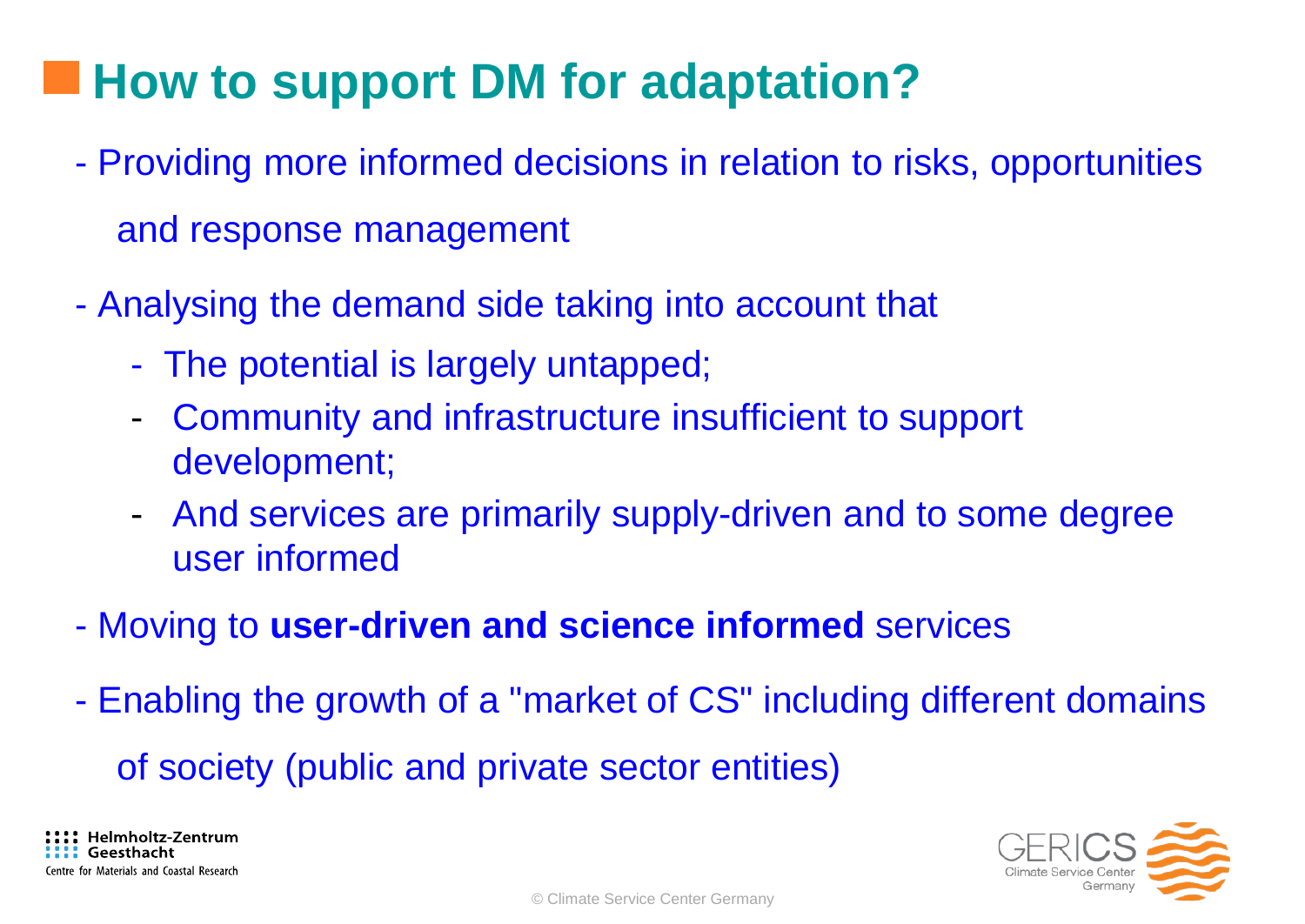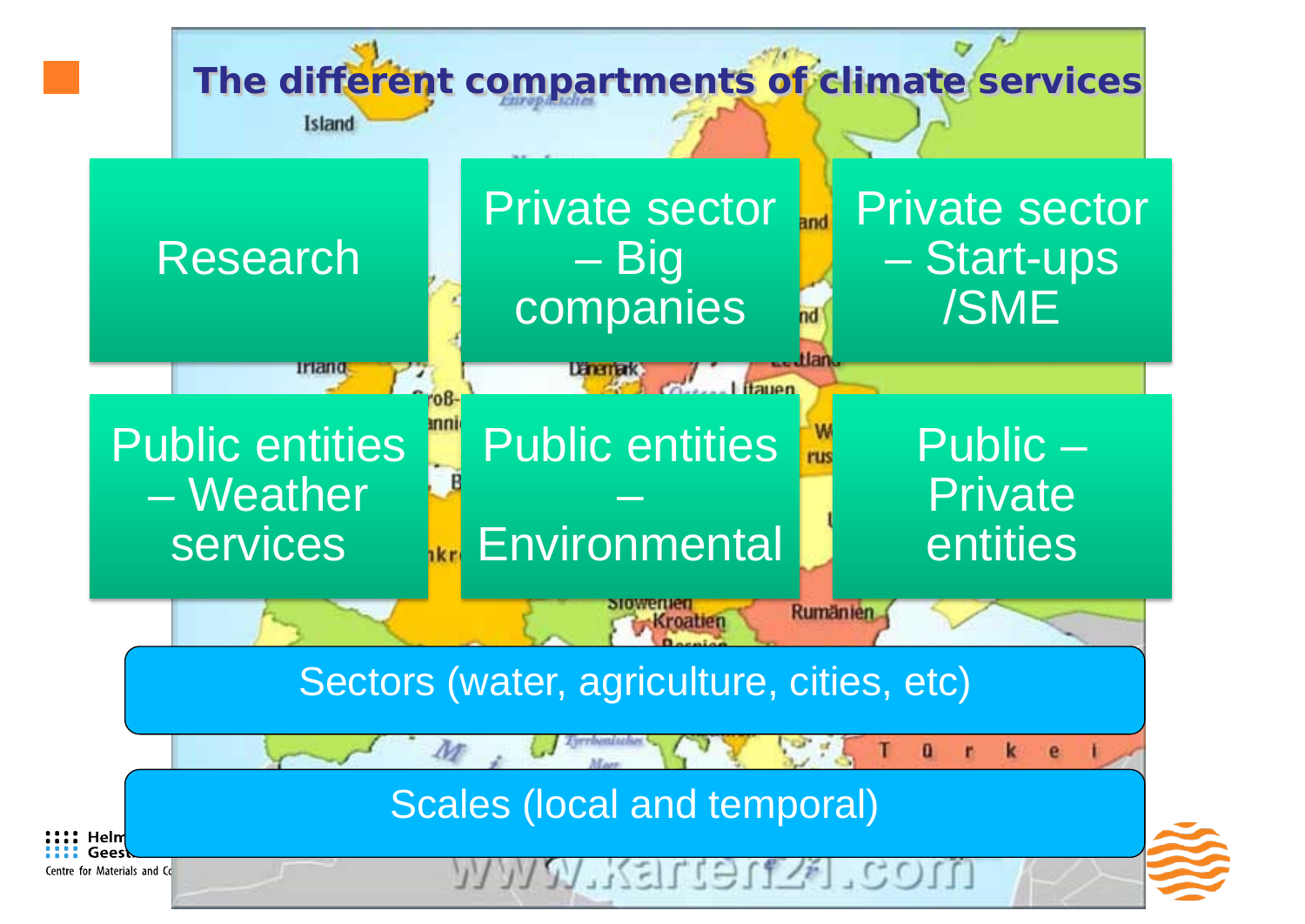#### **Regional priority challenges**



**time**

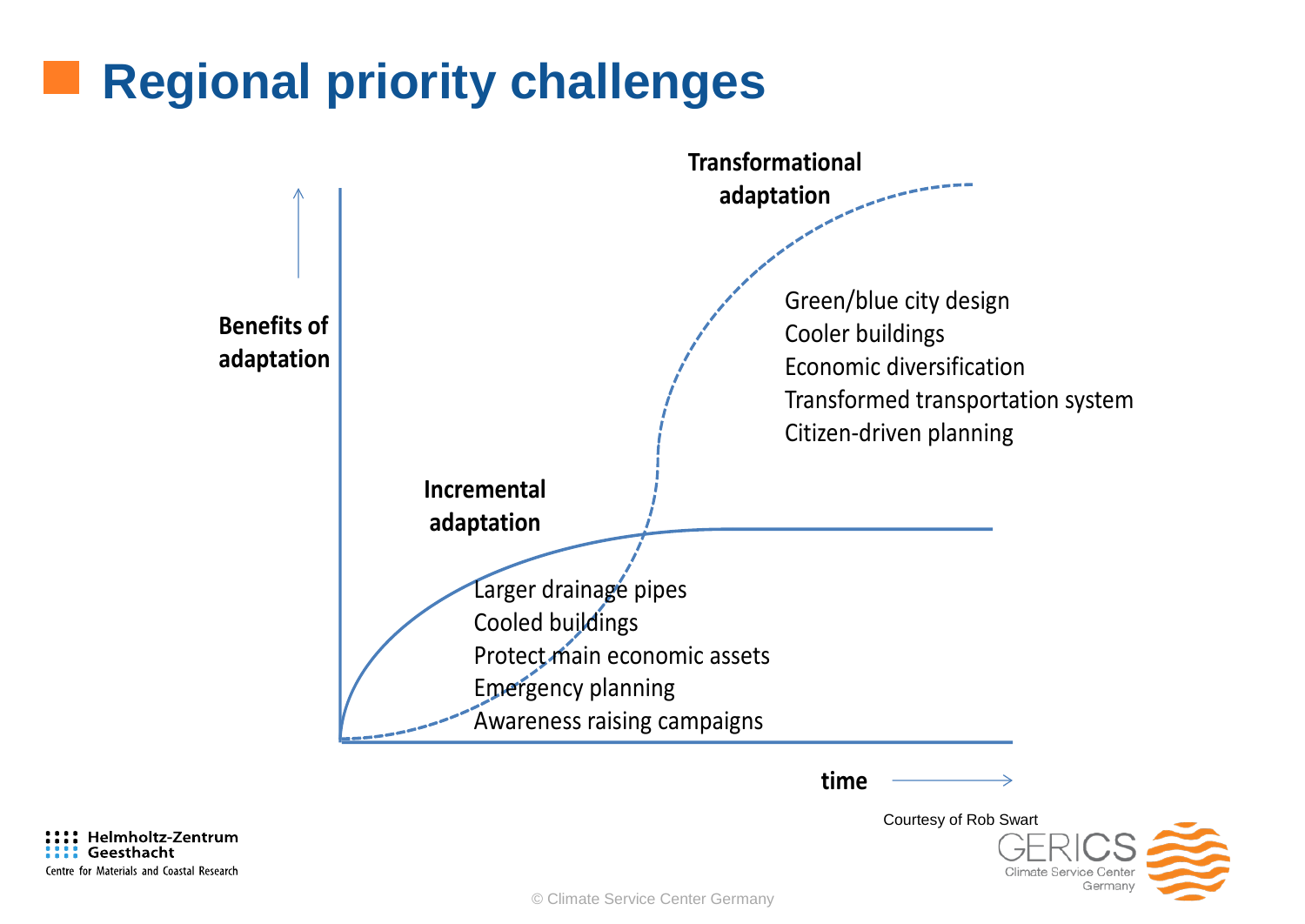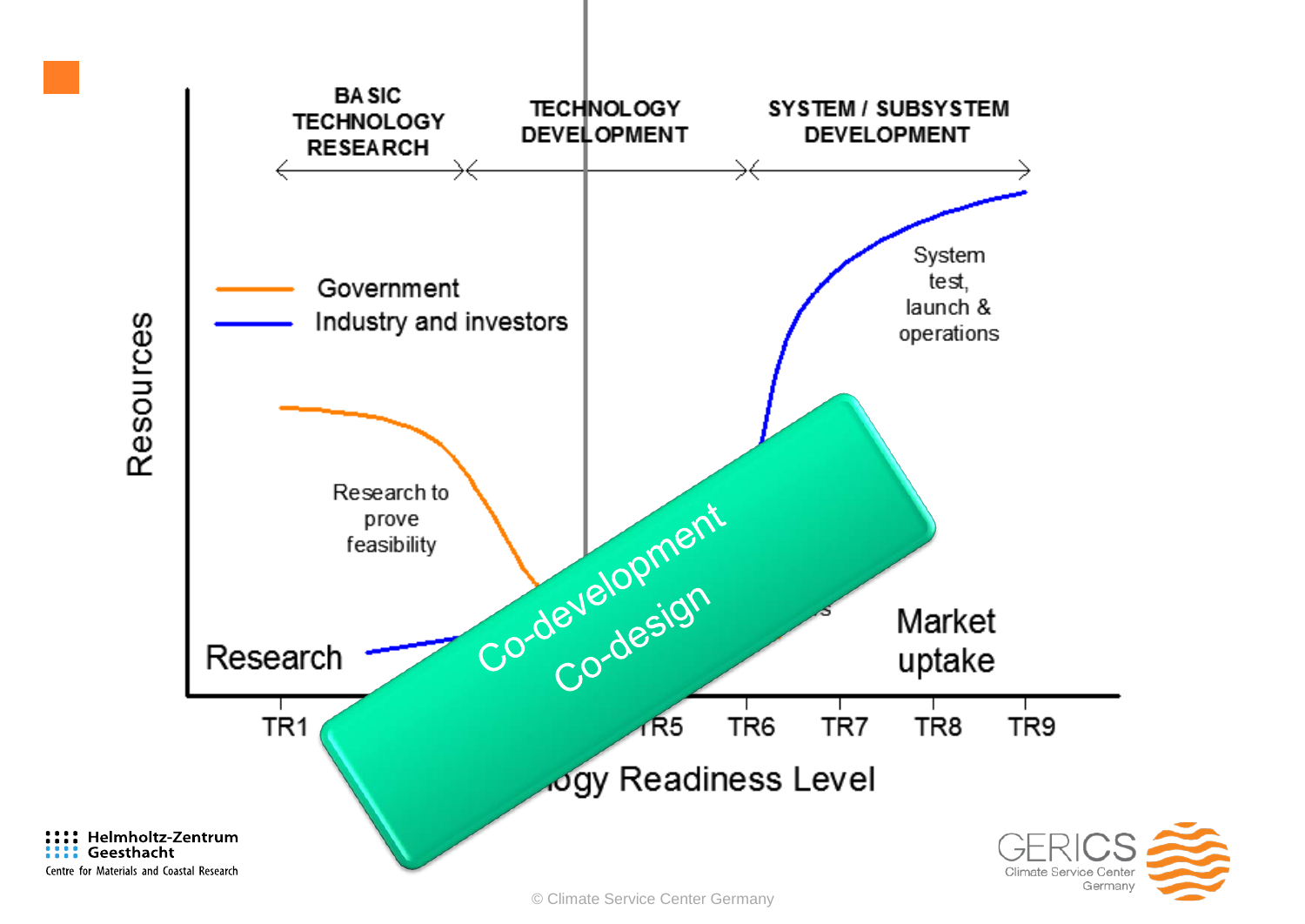### **Regional priority challenges (3)**







© Climate Service Center Germany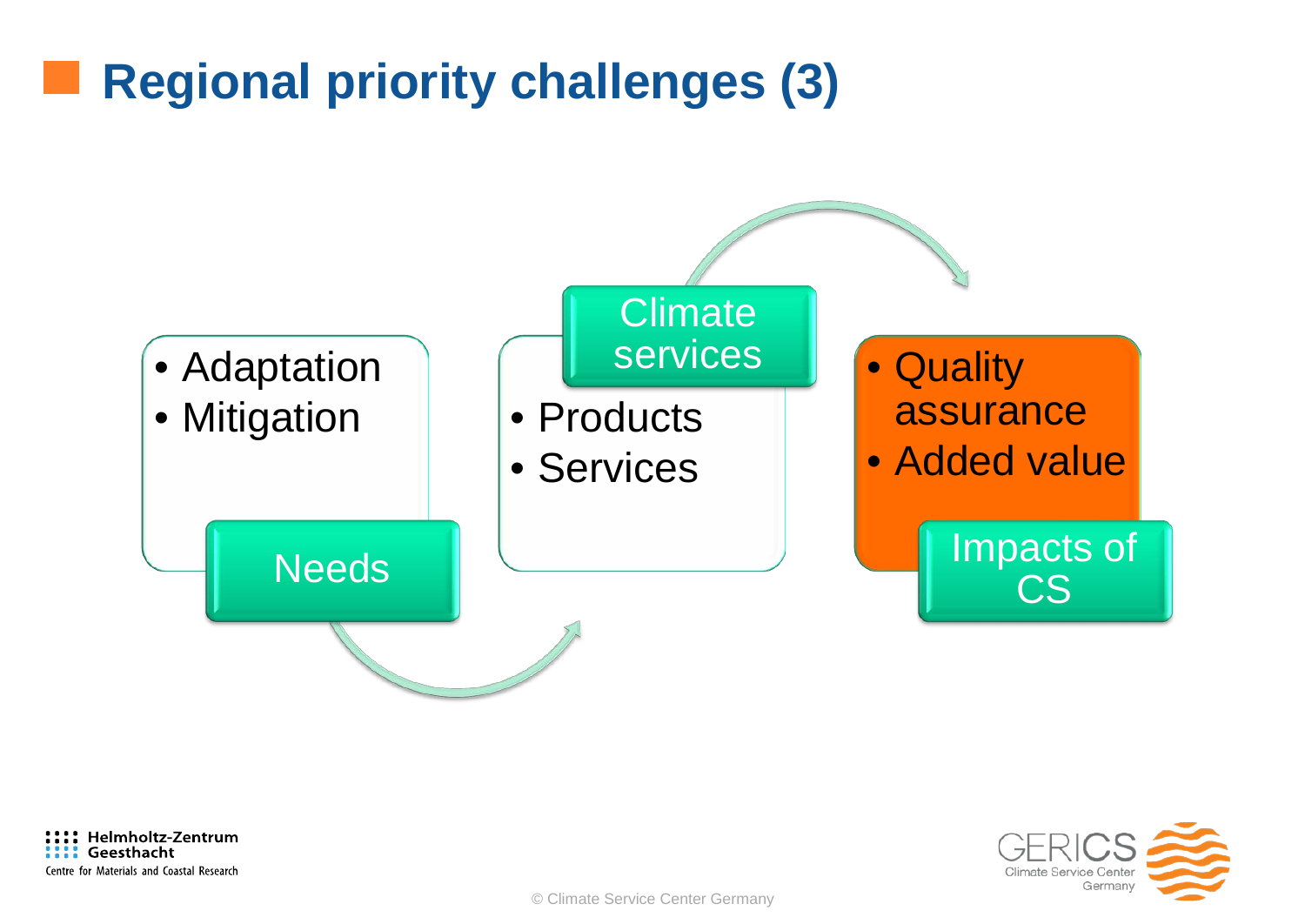## **Regional Challenges - Capabilities – multidirectional influences**



- Variaty of users user driven demand (?) – time scale
- Knowledge levels (?)
- Categorisation of CS provision
	- Validation criteria (?)
- Quality assurance how to measure (?)
- Provision and use of services – how to measure (?)
- Added value of CSs how to measure (?)
- Market uptake (?)



© Climate Service Center Germany